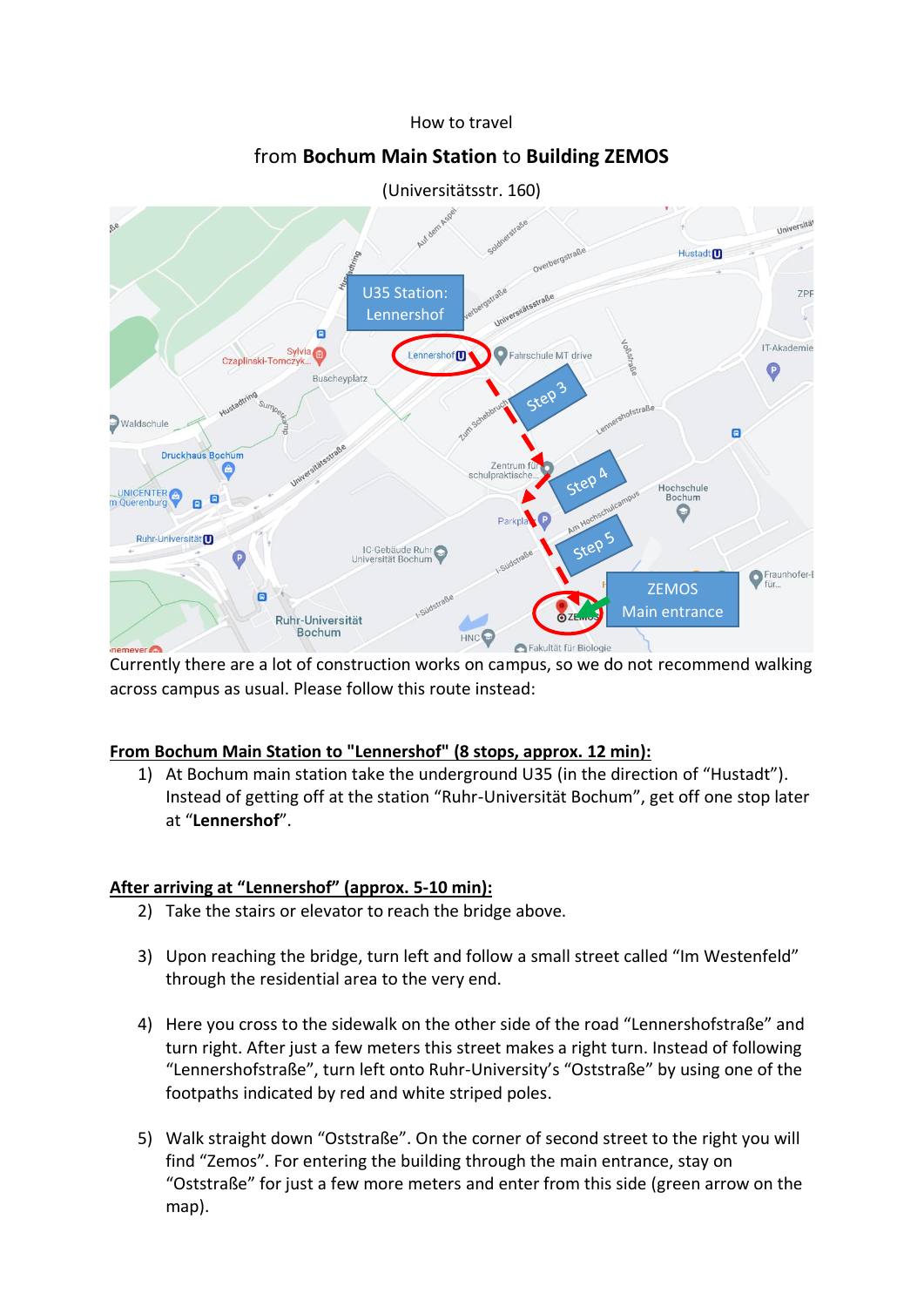#### How to travel



## from **Subway Station "Ruhr-Universität"** to **Building GA/GABF**

### **From subway station "***Bochum Ruhr-Universität"* **to building "GA" (approx. 5-10 mins.)**

- 1) After crossing the long bridge from the subway station towards Ruhr-University keep walking straight ahead and pass the university library (UB) on the right side, down the stairs, in direction of the big circular building *Audimax.*
- 2) After descending the stairs, take the small passage to the right and follow the path ahead until you see a row of buildings to your left shortly after. The first one is "GA". Take the stairs of the slope to arrive at the main entrance.

### **From "GA level 02" to "GABF 04"**

- 3) Enter GA and look for the elevators (you need to go through a glass door to the right, shortly after entering the building). Right now, you are at level 02. Take the elevator or stairway two levels down to 04.
- 4) Take the door to in the south-western direction (in the direction of the building *GB*) and enter the corridor through another glass door (*GABF*).
- 5) Walk through the corridor until you spot the room *04/252, 04/253, 04/255, 04/352, 04/354* whichever you look for.